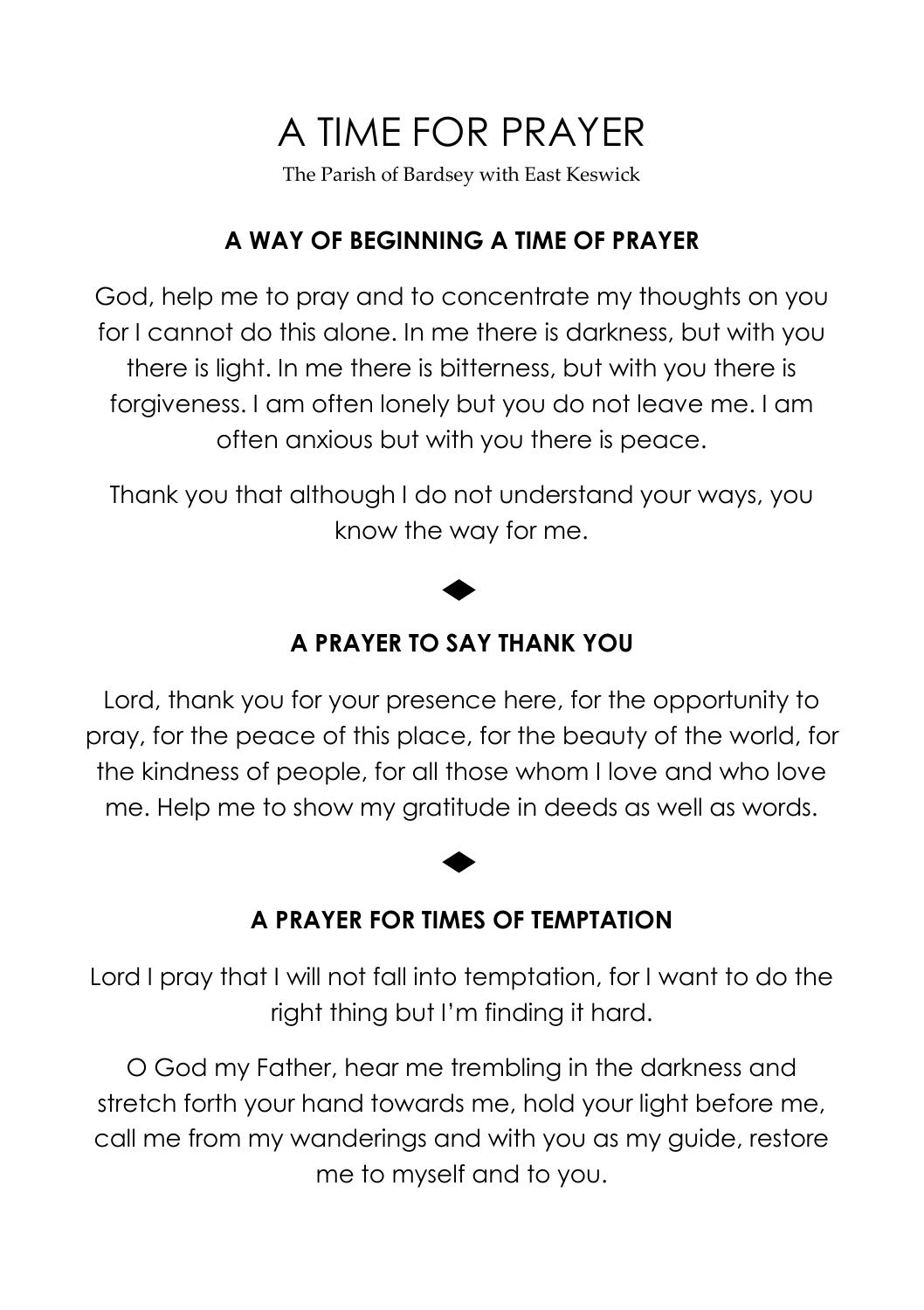# **A PRAYER TO SAY SORRY**

Lord, I am sorry, for the times when I have been hasty or unkind (especially to ….), thought or acted selfishly, failed to forgive or to ask for forgiveness, forgotten your presence, taken your love for granted.

I thank you for your promise to forgive all those who turn back to you in penitence.

### **A PRAYER IF YOU ARE TROUBLED**

Lord, I am anxious and distressed for myself…for others… especially about….

Help me to trust your love, for you carry our sorrows. Teach me to act and speak in the way that you want me to. Give me the wisdom to know when not to interfere. Calm my fears for all things are in your hands.

### **PRAYERS FOR THOSE WHO ARE SUFFERING**

Lord, please comfort those who are cast down and faint of heart, amidst the sorrows and difficulties of this world. Grant that, by the power of your love, they may be lifted up with your hope and courage and enabled to go on their way safe in the knowledge that you are always with them.

Out of your goodness Lord we ask you to comfort and help; all those who are in trouble, sorrow, need, sickness or any other kind of difficulty; and give to us sympathy and compassion that we may bring to them your help and healing.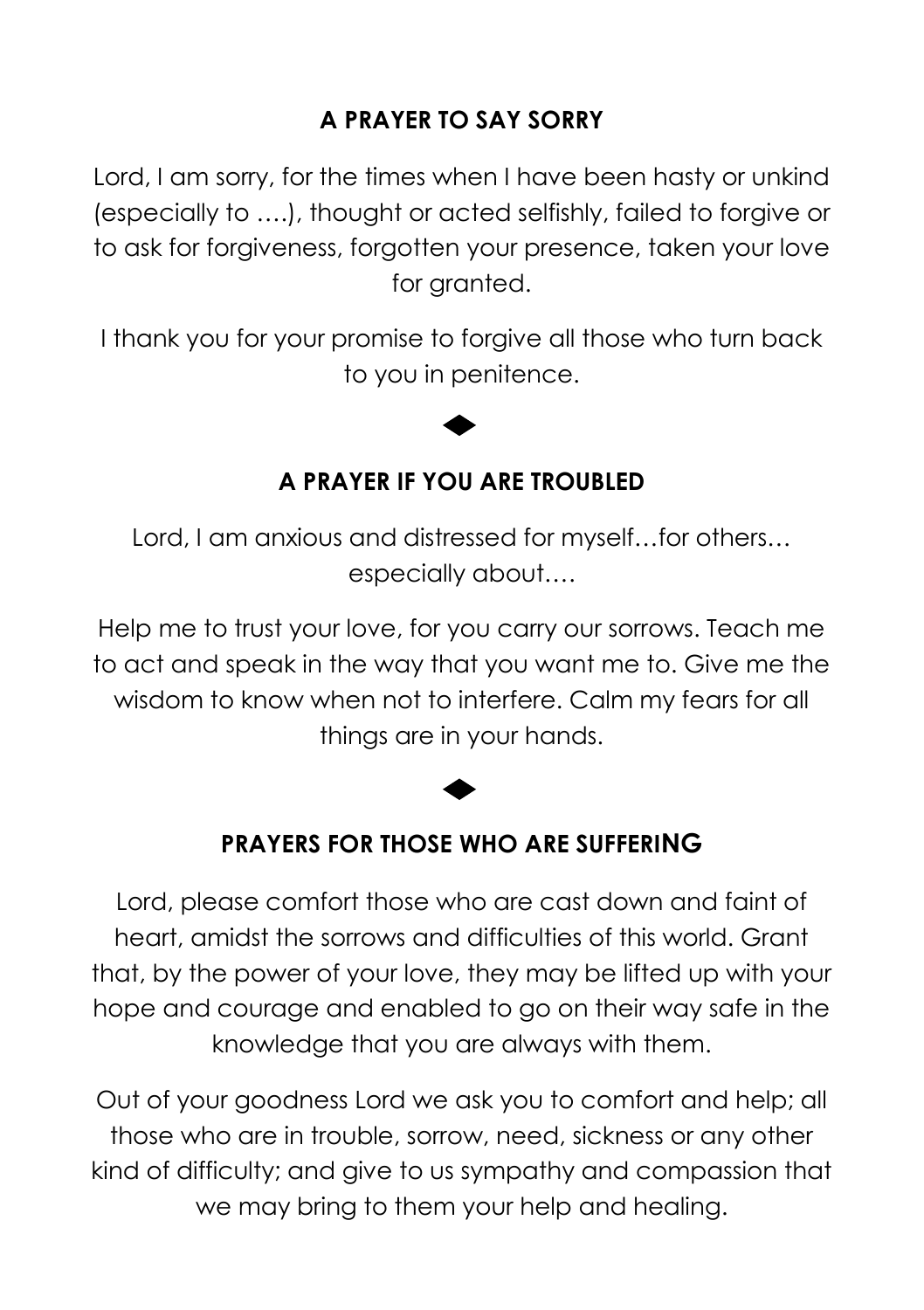### **PRAYERS ASKING GOD FOR PEACE**

Lord, break down the walls that divide people and dissolve the hatred that poisons them.

Reconcile to one another those who are fighting so that each may respect the needs and freedoms of the other.

Father, give to us, and to all your people, serenity in times of anxiety, courage in times of uncertainty, patience in times of trial and, at all times, a quiet trust in your wisdom and love.

God, grant me the serenity to accept the things I cannot change; courage to change the things I can; and wisdom to know the difference.

# **PRAYERS ASKING GOD FOR JUSTICE**

Lord, may the knowledge of your love lead our richer nations to support the poor and the stronger nations to protect the weak, so that every nation may develop and work together with others in true partnership for the promotion of peace and the good of all humankind.

Defender of the poor and needy, when the foundations of the earth are shaking, give strength to your people to uphold justice and to fight all wrong in the name of your Son, Jesus Christ our Lord.